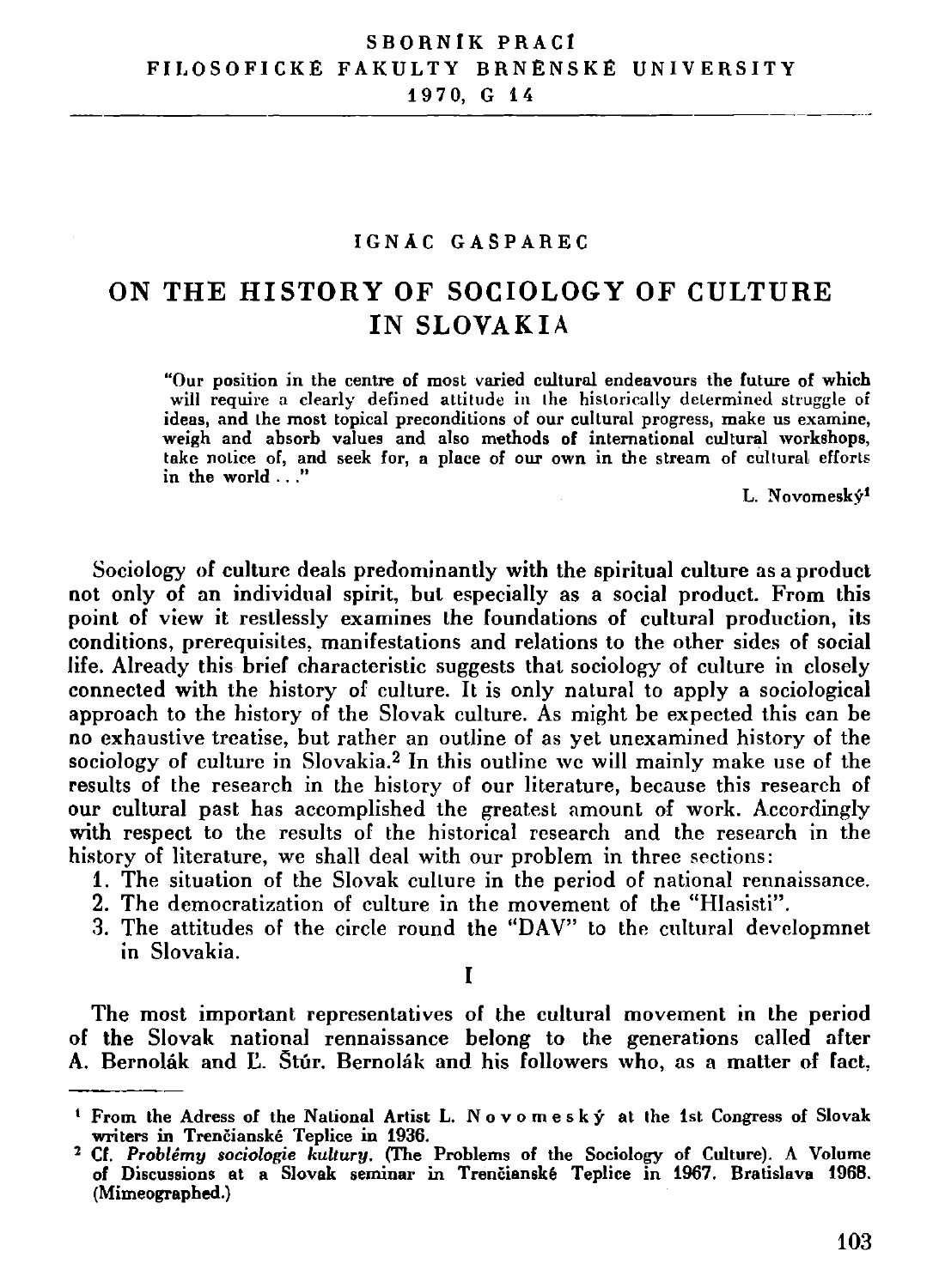**include three generations, have a key position in the history of our national culture. This key position consits predominantly in the fundamental act of introducing our mother tongue into the functions of the Slovaks' literary language. And it was the Bernolakian movement which can be characterized by a staunch endeavour to create a national culture and to organize national forces on the basis of a common literary language and in this way help to create national unity in cultural institutions and organizations. Already in this period can be found the first efforts to develop economic and class consciousness of the people as the core of the Slovak nation; and also the first attempts to establish political rights of the Slovaks. It is the task of the historians of the Slovak sociology to explain more deeply the roots of the above mentioned processes in the period of the Slovak national rennaissance in their wider social and economic connections. The Bernolakian Generations laid solid foundations for the institutionalization of the Slovak culture: first of all in the "Spofocnosf pre pestovanie slovenskej reci" (Society for the Cultivation of the Slovak language), later on in the "Slovenske ucene tovarysstvo" (The Slovak Learned Society), founded in 1789,**  and in the "Spol'ok milovníkov reči a literatúry slovenskej" (Association of Lovers of the Slovak Language and Literature). Bernolak's idea of the indepen**dence of the Slovak nation in a wider frame of Slavs and his demand resulting therefrom to develop national culture by means of an independent literary language became the leading principle of unifying activities of all renascent generations. This principle was fully taken over by the Sturian generation which completed the national renascent process and the ideological unity of the Slovak nation.** 

**Cultural and social activities of the revolutionary Sturian generation which represents a remarkable stage of development of the Slovak national movement, tended predominantly to help the development of the Slovak nation and to frame the programme of the Slovak national ideology. In its tasks it leant, of course, and relied on the support of other Slav nations. The enactment of the literaty Slovak language was of an undisputable cultural and political importance.**  The cultivation of the national culture was in the centre of staunch **endeavours of this generation which being revolutionary tried to carry out the institutionalization of the national culture in a more urgent way then the Bernolakian Movement did. They succeeded in founding a rich variety of institutions, organizations and scientific institutes and enlightening societies (Sunday schools, reader's clubs, economic associations, libraries, etc.) on the platform of which Stur and his followers carried out a progressive political, social and cultural programme with a revolutionary, anti-feudal tendency.** 

**The integral effort to institutionalize the Slovak national culture had its climax in the foundation of the "Matica slovenska" (The Slovak Association; "matica" meant originally a diminutive of "mother", hence an association with a supporting function as to national life is called "matica" — Editors' note) as a nationwide cultural institution (founded in 1863). Collections of money for the funds of the "Matica slovenska" manifested the positive attitude of the whole Slovak public towards this institution which, as stands to reason, issued from actual needs of the Slovak society. Because of a violent interruption of its enlightening activities (in 1875) the "Matica slovenska" could not spread them to political and publishing spheres. Other national organizations (Zivena, an association of**  Slovak women; Spoľok sv. Vojtecha; Muzeálna slovenská spoľočnosť and many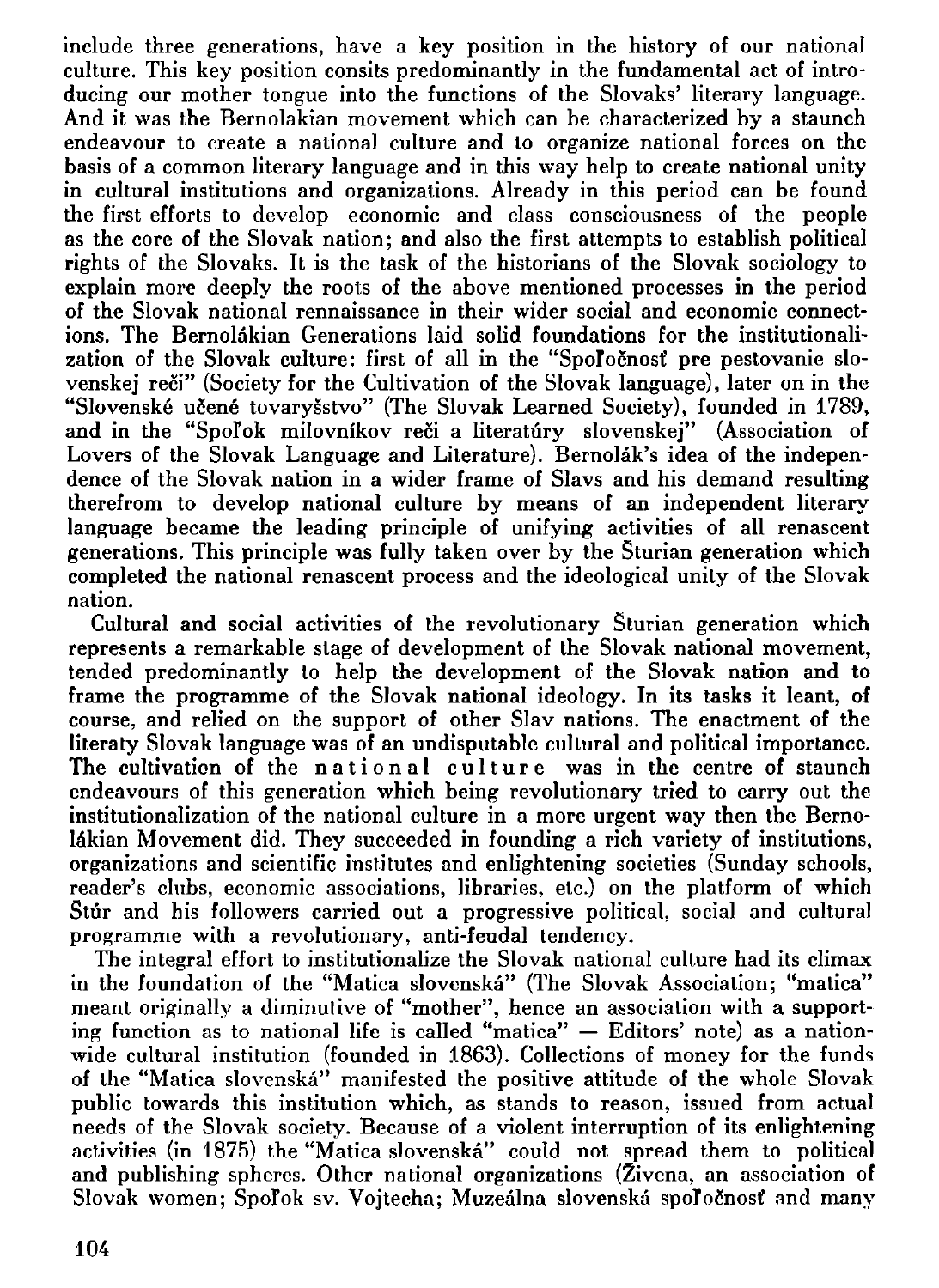**others) continued its work on a smaller scale, though some of them, after a time of vegetation, were doomed too. From the individual personalities who went on working along the lines of the "Matica slovenska" let us mention D. G. Lichard, I. Liub and J. Maly - Dusarov, all of which openly proclaimed their adherence to the democratic programme of Stiir and his followers. In the close atmosphere of hungarian chauvinism, denationalization and magyarization as well as of the conservatism and passivity of the leading centre of the Slovak National Party, many Slovaks yielded to lethargy, expected salvation from abroad, being convinced that "the spirit of the time" was working for the Slovaks. However, many a Slovak of the young generation who had gone for university studies to Prague and was organized in the Slovak assotiation "Detvan" adhered to Masaryk's realism, was dissatified with the state of affairs in Slovakia and criticized it. They mostly gathered round the cultural and political magazine "Hlas" (The Voice) and accordingly were called "Hlasisti".** 

## **II**

**Subsequently we propose to analyse the cultural programme of the "Hlasisti" and the concrete manner in which it was put into life in the activities of the most outstanding personalities of this progressive movement. We will also analyse the pioneer work belonging to the sociology of culture of J. Lajciak.** 

The programme of the "Hlasisti" reacted to social, cultural and political si**tuation of Slovakia at that time. Accordingly, it aims in substance at three main goals: cultural, ethical and political. In a pregnant way its characteristics could be expressed as: activization, democratization and socialization. These principles are manifest in the activities of two country doctors, D. Makovicky (Zilina) and Ivan Halek (Cadca) who deserved well of the small country people through their social and cultural work among them. P. Blaho applied the same principles in his intensive economic and cultural "little work" as well as in his activities in various clubs and associations. V. Srobar, A. Stefanek and M. Hodza had similar aims on their minds though they brought them into effect along other limes. V. Sro***b&r* **was predominantly an analyst and social theorist, M. Hodza favoured realism in cultural politics and chose his own ways, while A. Stefanek was engaged in journalism, politics, and later on, in applied sociology, in sociography, especially after he left active political activity in the Agrarian party. From other adult education workers should be mentioned Jan Kempny who, continuing the tradition of national revivalists (Andrascik, Plosic, M. M. Hodza, S. Zavodnfk etc.), fought efficiently against alcoholism among the village people. The activities of the "Hlasisti" caused a conflict with the older generation the censequences of which showed in their work. Through their radicalism and progressive ideas in the intentions of T. G. Masaryk they namely caused enmity of the older generation**  represented especially by S. H. Vajanský and the conservative top-men of the **Slovak national party. By supporting the doctrine of Tolstoy as a practical philosophy which, however, opposed Christian ethical principles, and by their fight against fideism, they got in a generational conflict with the older clergymen headed by the national revivalist F. R. Osvald. When compared with the activities of the older generation, of staunch and intrepid national revivalists, the cultura l programm e of the "Hlasisti" was in essence their continuation. It was limited predominantly to small enlightening work consisting in the found-**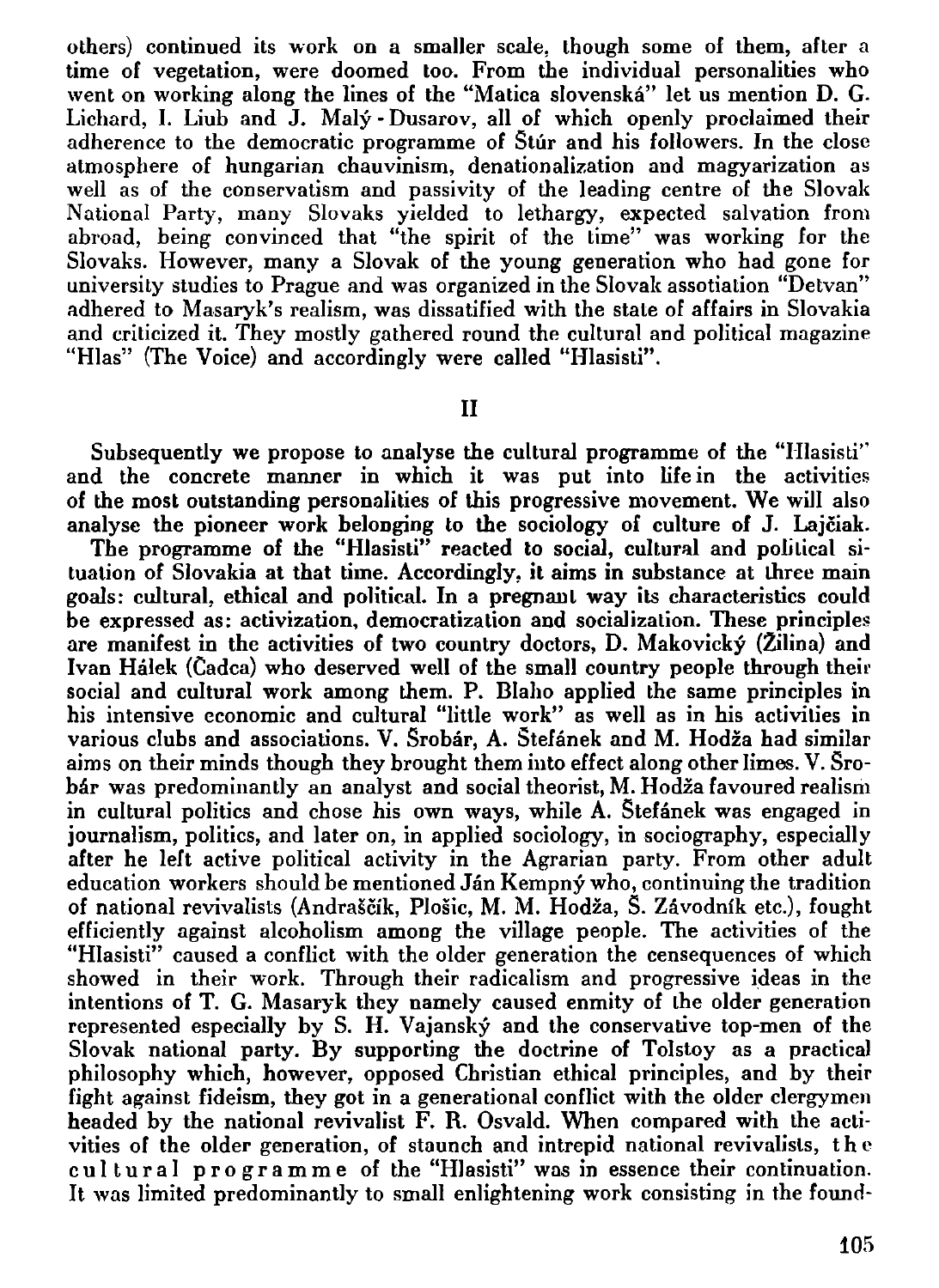**ing of educational and economic associations, industrial and commercial organizations and of magazines and journals. A novelty in their cultural efforts was the emphasis on the need of specialized knowledge, of specialized organizations and of the differentiation of activities in raising the cultural level of the people's strata. In the literary and publishing spheres the "Hlasisti" applied stricter criteria of evaluation of the literary production, emphasizing, at the same time, its social function and utilitarian concerns. For their adult education practice they propagated a higher education of the people, their better instruction and information through the print, lectures, libraries and activities of various clubs. They emphasized that the cultural enlightening work is the only efficient weapon against hungarism, magyarization and denationalization which was faced predominantly by the Slovak intelligentsia. The problem of the cultural commitment of the Slovak intelligentsia and its activizalion for the revivalist work among the village people disquieted especially A. Stefanek and F. Votruba. Already in the first number of the magazine "Hlas", A. Stefanek proclaims the demand for a modern education of the people through the print, the people's libraries and educational associations. In an identical tenor are voiced his further contributions to journals and magazines referring to the education of the people and to the self-education of the intelligentsia. As a sociologist Stefanek was worried especially by the acute problem of illiteracy, backwardness and alcoholism. From the sociological point of view it is remarkable that the "Hlasisti" carried out a pioneer public opinion research of the subscribers of the "Hlas". It was concerned with topical problems of the spiritual and material culture of the Slovak village, especially of the activities of clubs, the structure and stratification of the population, of migration, alcoholism, the situation in handicrafts, home-made industry, the nutrition of the people and the like. The initiative for this research came from I. Halek<sup>3</sup> who worked as a remarkable pioneer of enlightenment in Kysuce and, later on, in Zilina where he was lecturer of the town branch of the Workers' Academy for Slovakia.** 

**The problems of the democratization and socialization of culture disquieted**  even F. Votruba who together with the writer J. G. Tajovský edited the valuable **"Slovenska kniznica" (The Slovak Library) of both classic and popular instructive books.** 

**Pavol Blaho,<sup>4</sup> a physician by profession, was one of the leading personalities of the "Hlasisti" who were important because of their sociological conception of the Slovak culture. Although in his enthusiasm he over-estimated the effects of enlightenment and of club activities, in his practice he sought for a synthesis of the ethical revival and the systematic enlightening work among the people.**  In many respects he followed the cultural programme of Stur and his followers, **especially of D. G. Lichard. Being aware of the growing power of the foreign capital, of the indebtedness of peasants, of usury, alcoholism and backwardness, he sought for a way out through cooperatives and clubs of enlightenment round which he tried to gather the youth detaching them from the village pubs in this way. The roots of disinterest of the young people in the enlightening work he** 

**<sup>3</sup> Cf. J . Tkadleekova :** *MUDr. Ivan Hdlek.* **Bratislava 1959.** 

**<sup>4</sup> Cf. S. J a n s a k:** *Zivot dr. Pavla Blahu. Slovenske ndrodne hnutie na prahu XX. slorocia* **(The Life of P. Blaho. The Slovak National Movement on the Threshold of 20lh Century), Vol. I, II, Trnava 1947.**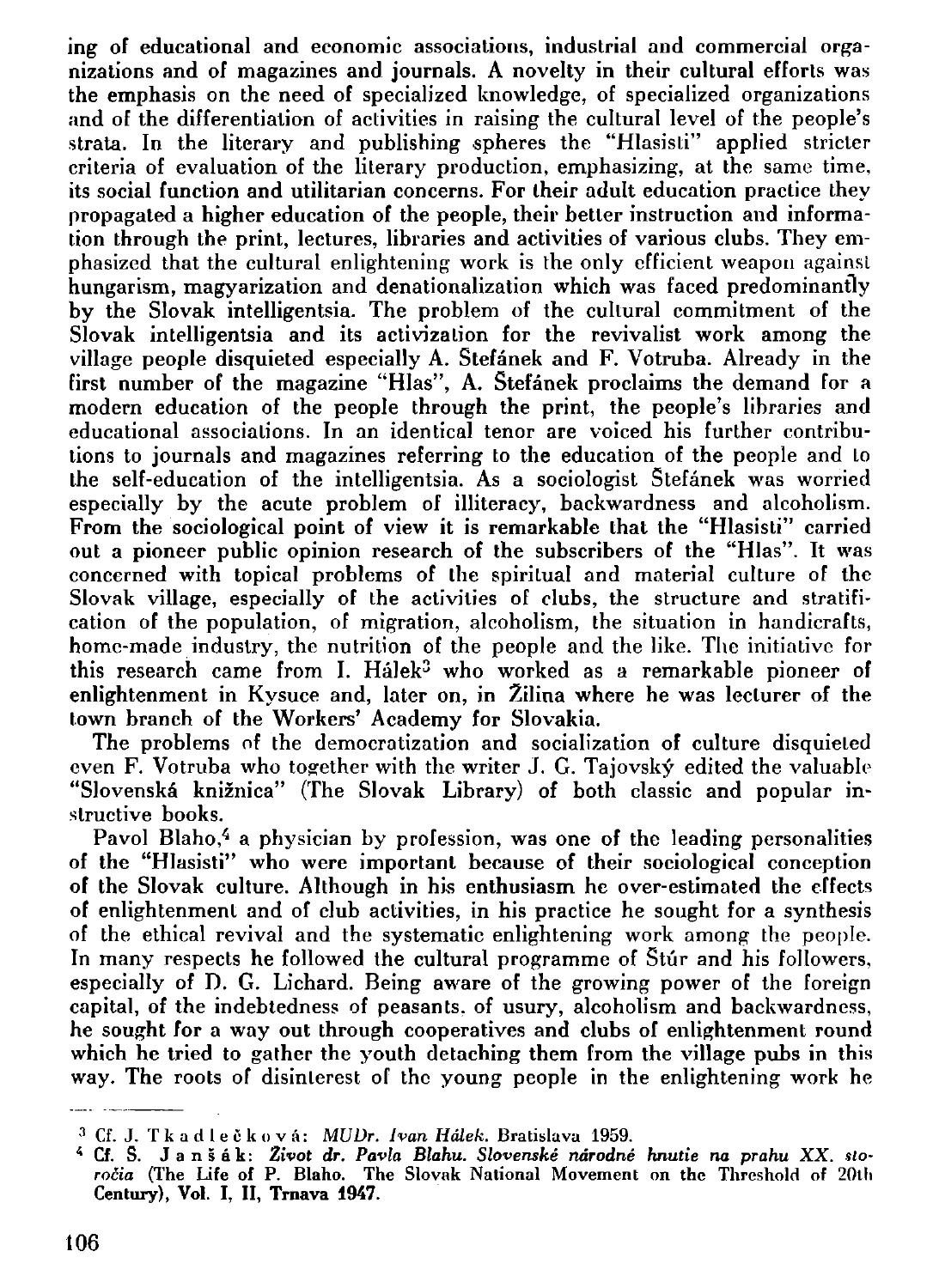**sees in unsatisfactory education, in moral effects of magyarizalion and in a general disorganization. Blaho was extraordinarily interested in the folk's art which he gave an effective support and of which he made use in his work of enlightenment. Though he may have overestimated his admiration for the folk's art, he was right as to its cultural and propagating mission. The "Hlasisti's" cultural activities should be estimated positively, though they were not without defects. Positive was the fact that they worked with a well elaborated conception of their work, especially as to methodology and organization being convinced that it could help to overcome the cultural backwardness of the people. Yet, they overestimated the influence of this work of enlightenment which should have preceded political work. In their conflicts with the older generation they were rather straightforward and unjustly overlooked the merits of the older generation in preserving the Slovak culture.** 

**An attitude of both acknowledgement and criticism as to the cultural programme of the "Hlasisli" was that of J. Lajciak (1875—1918) in his work "Slovensko a kultura" (Slovakia and Culture<sup>5</sup> ), which discloses his sociological erudition and orientation. He presents the picture of the Slovak culture in two parts: Firstly, he outlines the principles of cultural life and, secondly, he deals with its forms. He conceives of culture, in principle, in a dynamic way emphasizing that it is subjected to a constant development and fluctuation. When considering the causes of the origin and destruction of culture he keeps to the evolutionary principle. The leading idea of the Slovak cultural development, he contends, is "the fight for the Slovak culture", thus again the aspect of the social and cultural dynamics is stressed. In cultural life he finds a constant assimilation and integration of cultural products. In this connection, he emphasizes the eminently positive influence of the Czech cultural life on the Slovak national culture. In the practical part of the book Lajciak analyses the forms of the Slovak cultural life and, as to the dominant ideas in Slovakia before 1918, he distinguishes 5 types of Slovaks: the type (1) of staunch (real) Slovaks; (2) of immature Slovaks; (3) of half-Slovaks; (4) of Slovaks loyal to Magyars and (5) of Magyarized Slovaks. Though these types are essentially true to reality, they do not express it fully and the display of such types could be widened. This assertion is also valid with respect to his characteristic of ideological trends in Slovakia: conservatism and modernism. Clericals and Old Slovaks are according to him the bearers of conservatism, while the younger generation of**  the "Hlasisti" (called after the review Prudy "Prudisti"), feminism and socialism **represent modernism.** 

## **Ill**

After the rise of the Czechoslovak Republic in 1918, the cultural life of Slo**vakia was predominantly determined by two models of culture: the older Czechoslovak model the representatives of which were both the older and the younger generation of the "Hlasisti", and the arising antagonistic nationalistic model which found its representatives among the members and followers of the**  Slovak Catholic party ("lud<sup>"</sup>aci") and the Slovak national party ("narodniari"). **Side by side with these two cultural models, there is slowly growing up a third** 

**<sup>5</sup> 2nd ed., Bratislava 1957.**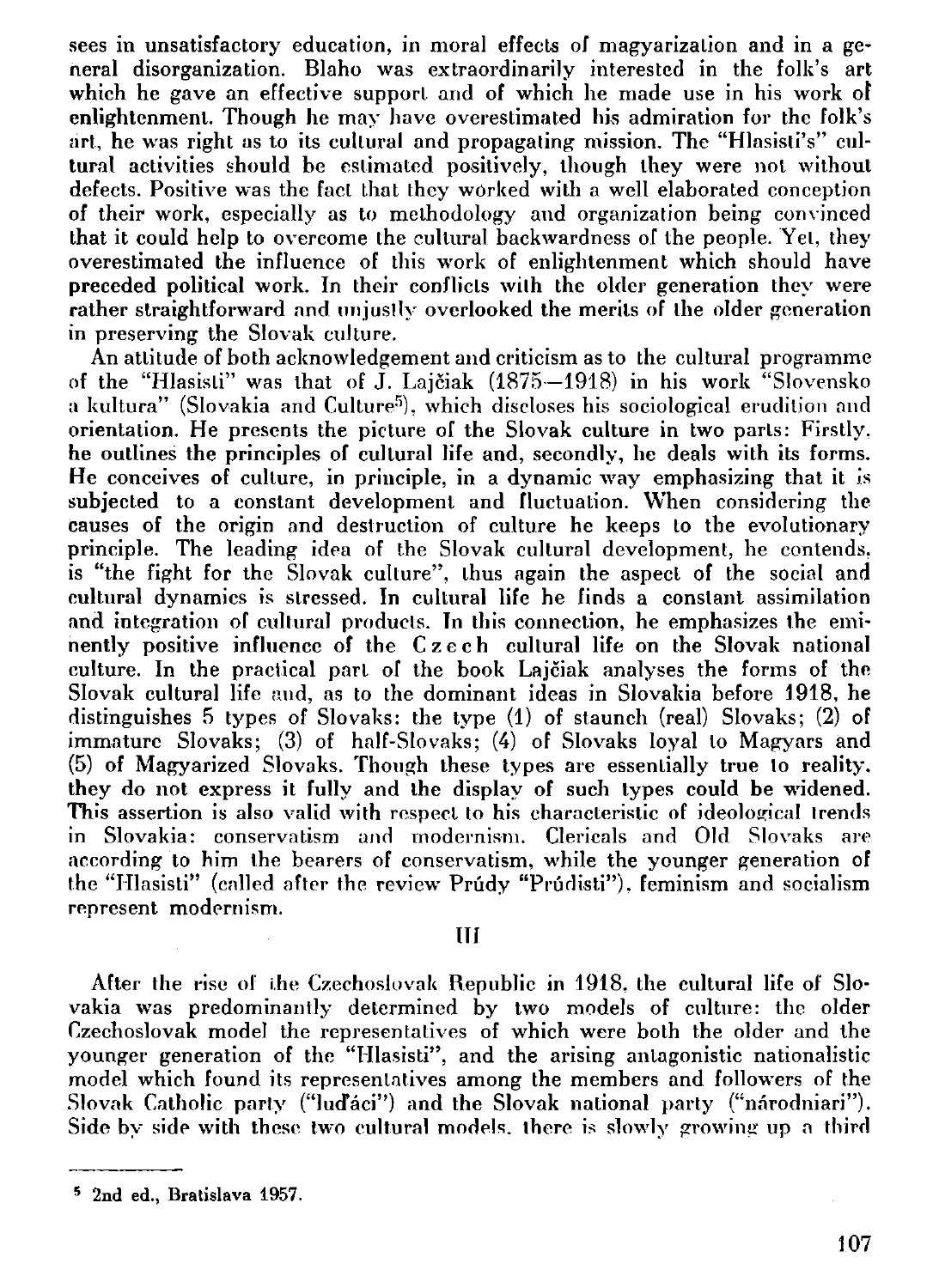**model, that of the socialistic culture, which found its protagonists in the movement of the "Davisti" (called after the review DAV<sup>e</sup> ). In the following part we propose to expound in what way this third model came into being.** 

**The problems of the "Davisti" who were condemned in the fifties as the bearers of the "bourgeois nationalism" and recently have bean fully rehabilitated, are closely connected with the most progressive and most revolutionary period of the Slovak culture between the two wars. If we were to give characteristics of the "Davisti" from the sociological point of view, we could say of them that they are a crystallized group of rationally thinking communists who — even if they often had different ideas as to the social events in Slovakia and in the Republic — sought for a deeper analysis of the reality of their time, for a knowledge of its objective determinants and laws, and, accordingly, for framing views of their own as to real and concrete needs of the day. A sharp and stimulating formulation of the cultural orientation of Slovakia was attempted especially by V. Clementis, L. Novomesky and A. Siracky. We will try to give a synthesis of their original ideas about the cultural dynamics and orientation of Slovakia. They do not simplify the problems of culture but try to define it as "a composite of the complete knowledge and all efforts of a specific epoch",<sup>7</sup> denying the existence of any general, uniform culture.** 

**Every branch of culture must have, according to Clementis, "a social**functional task".<sup>8</sup> He rigthly saw the meaning of the circulation of cultural **values: "No cultural values perish so long as there is some vitality in them, but they adapt themselves... It is a reintegrating and assimilating function. However, there are cultural phenomena directly determined by revolution. Yet its definite cultural fruits will grow ripe in the far future.. ."<sup>9</sup> As to the character of the Slovak national culture, Clementis says that it is "closely connected with the Slovak village, its life and development"<sup>10</sup> and he denies the existence of some pure town culture. Many a sharp comment and observation belonging to the sociology of culture in Slovakia is contained in the most interesting and stimulating inquiries of the DAV on the cultural orientation of Slovakia, on the possibilities of the development of the Slovak revolutionary and proletarian literature, on the Slovak national theatre, and the like.** 

**Other stimulating and till today topical statements from the sphere of the sociology of culture were set forth by the national artist L. N o v o m e s k y in his**  paper "Dnešný stav a vývoj slovenskej kultúry" (Present State and Develop**ment of the Slovak Culture)<sup>11</sup> at the first congress of Slovak writers in 1936. He stated that Slovakia and Slovaks are at the crossroads of western and eastern influences and, because of that, they should take into account the forms and functions of these cultural trends, they should examine and weigh these values** 

**<sup>6</sup> Cf. J . H o z n e r: "DAV and the Problems of Its Time" in the Volume** *DAV — Spomienky a Hildie* **(Recollections and Treatises), Bratislava 1959.** 

**<sup>7</sup> V . Clementis : "Akulturnv bolsevizmus" (Acultural Bolshevism), DA V 1, 1925, No. 1, p. 48.** 

**<sup>6</sup> 1. c, p. 49.** 

<sup>&</sup>lt;sup>9</sup> 1. c., p. 80*.*<br><sup>10</sup> V. Clementis: "Slovenská literatúra" (Slovak Literature) in: *Vzduch našich č*ias. **Vyber clankov, stati, prejavov a polemik (The Air of our Times. A Selection of Treatises. Essays, Papers and Polemics), Vol. 1, p. 197.** 

**<sup>1</sup> 1 in:** *Slovenskt smery* **(Slovak Trends) 3, Vol. 1935/36, No. 8-9, pp. 289-301.**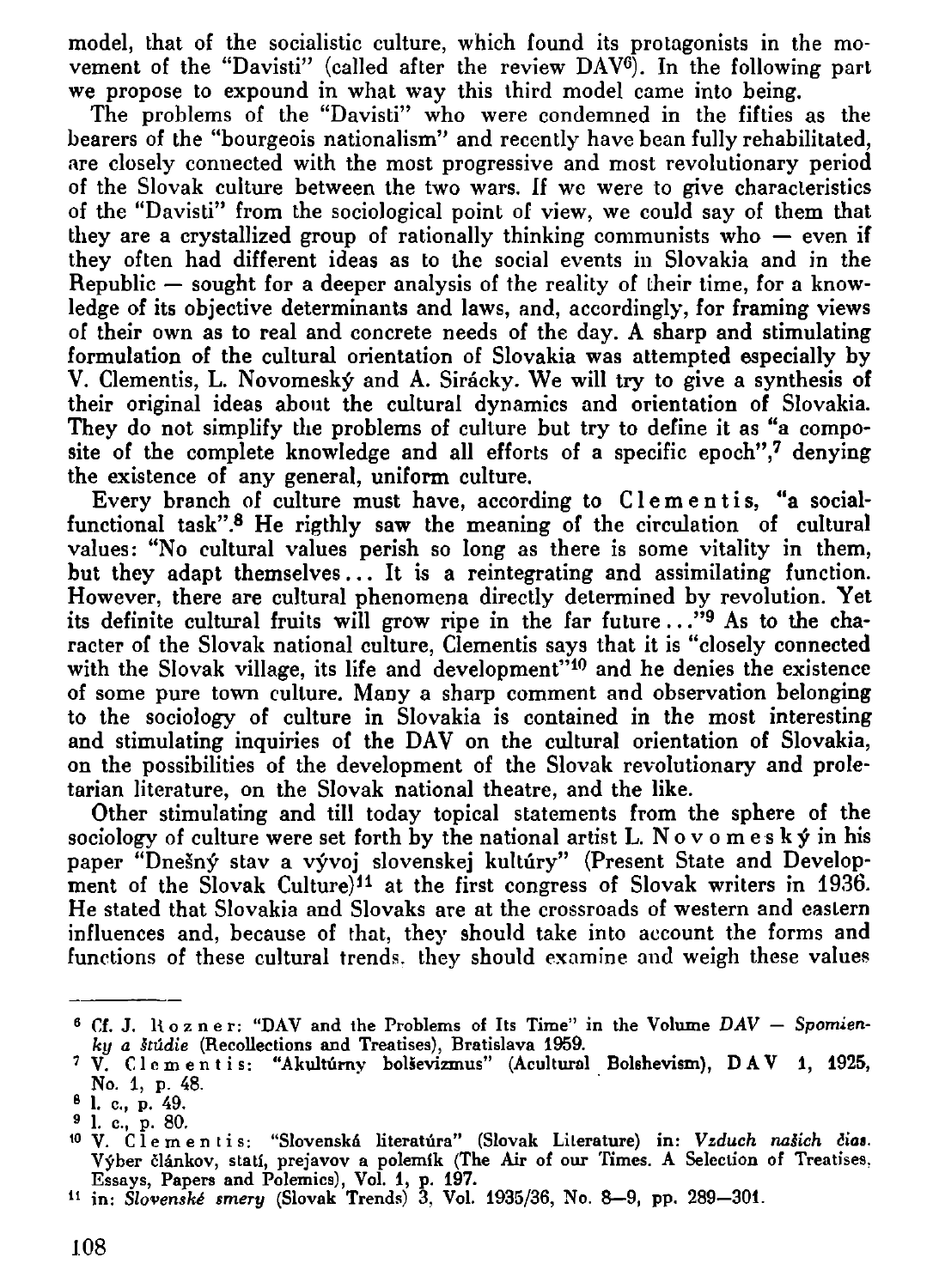**before they absorb and integrate them in their own culture. He saw the necessary prerequisites of a full development of the Slovak culture in the inevitable correspondence between our cultural life and the world cultural trends. And predominantly from this aspect he refused tendences requiring a cultural autarchy**  and, in the interest of an optimal development of the Slovak national culture, **he asked for "windows opened not only towards Europe, but towards the whole world".<sup>12</sup>**

**V. Clementis expressed his complete agreement with L. Novomesky's standpoint and attitude. He energetically refused the idea of isolation and of creating an original culture as well as the idea of overcoming this isolation by joining a unified Czechoslovak nation. Accordingly, he appealed to cultural workers to oppose energetically all efforts towards isolation as well as against the endeavours of "romanticists" asking that the Slovak nation should create values of its own. But he also refused rigorously the tendency to accept the surpassed conception of the Czechoslovak culture.** 

**It is interesting to confront the attitude of the "Davisti" to national culture**  with the sociological views of A. Stefanek who expressed them in his essays **in magazines and volumes as well as in his life-work** *Zdklady sociografie Slovenska* (The Foundations of the Sociography of Slovakia)<sup>13</sup>. Stefanek who knew **the situation of the Slovak national culture before 1918 and after it, was entitled to ihe statement that the 1918 revolution found the spiritual culture predominantly conservatively ecclesiastical and under the influence of hungarism and liberalism.** *A* **great part of the Slovak nation had got no education, was illiterate and was under the influence of the indegenous traditions and folkways. Consequently, he distinguishes the people's culture from the culture of gentlemen and values the former very highly. "The culture of the people is on a high level as to both moral and aesthetic values; as to its rational side, it excells in shrewd and sound peasant common sense.. ."<sup>1</sup> <sup>4</sup> Sections of the sociology of culture in**  Slovakia are treated by Stefének in other chapters of his writings too, especially **in essays on acculturation, hungarism, where he analyses Slovak literature and bibliography, in the latter two cases paying attention to the social origin of Slowak writers and their social professional rank. Proceeding from S. Jansik's essays on the history of literature, A. Stefanek distinguishes 3 types of Slovak artists: the type (1) Oprka—Jurkovic who were intimately connected with the people's art and trough their talents created typically Slovak works in the sense of the people's artistic traditions; (2) the type of Andrej Kmet, i. e. of an active national worker who worked and suffered for his nation in the hardest time; (3) of S. H. Vajansky who represented a synthesis of the writer, journalist and politician. Let us comment critically on this typology that it does not by far correspond to the much more complex reality of the Slovak cultural life from before 1918 and that a deeper analysis of the cultural dynamics would bring forth a much larger number of such distinct types.** 

**As to Stefanek's view of the Slovak culture let us state that he remained true to his "Hlasist" programme and ideology of agrarism and, consequently, he retained his older attitudes towards cultural products: he did not acknowledge the con-**

-------------**1 2 I. c, p. 300.** 

**M op. cit., p. 300.** 

**<sup>1</sup> 3 in** *Slovenskd vlastiveda* **III,** *Spolocnost,* **Bratislava 1944.**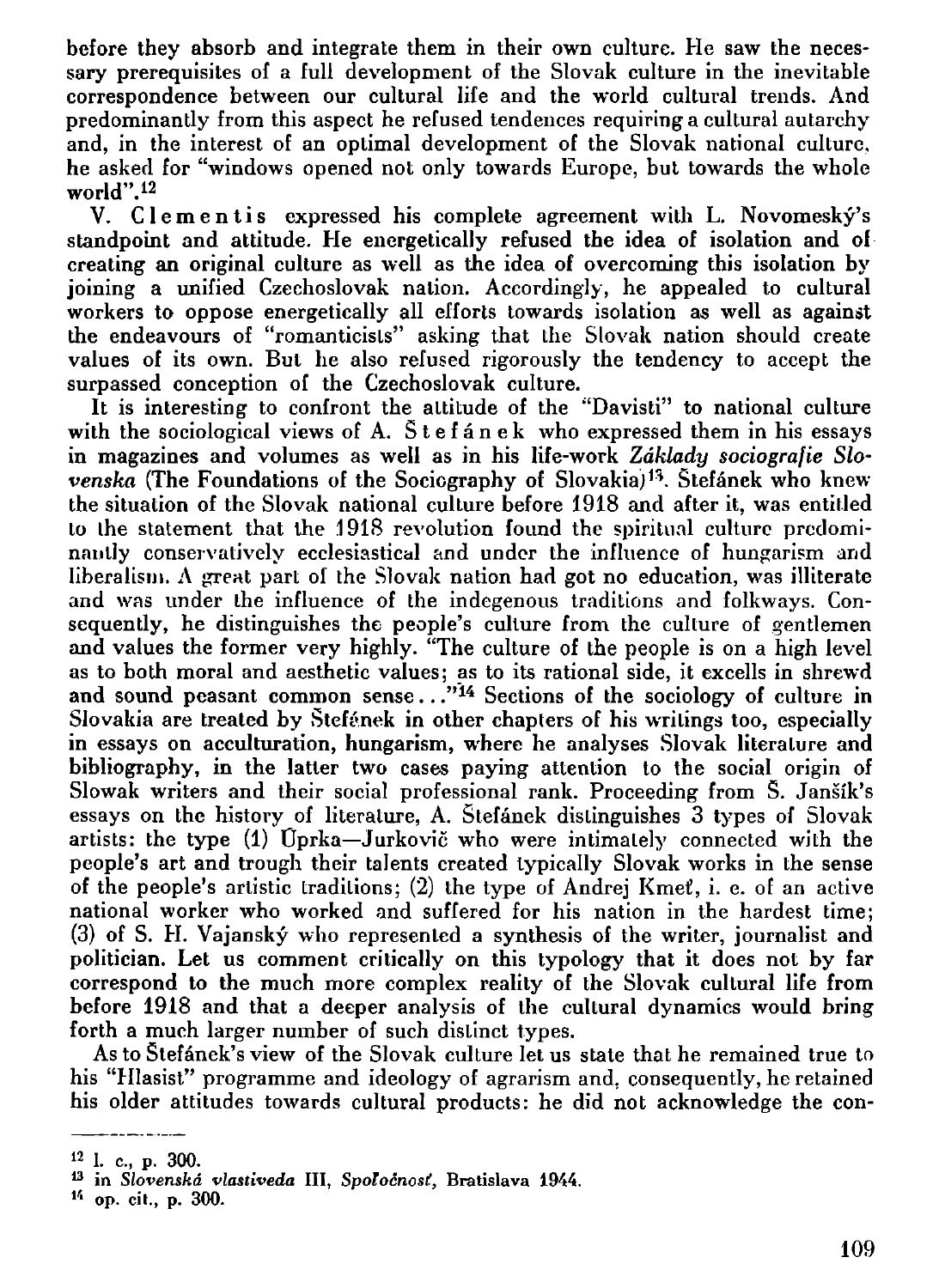**tributions of the town culture — therein he agreed with the "Davisls" — and saw the foundations of the Slovak national culture nearly exclusively in the people's culture. As an ideologist of agrarism he was always an adherent of r u r a 1 i s m, even in his interesting observations about the Slovak culture.** 

**The revolutionary change of the Slovak culture, politics and economy after 1945 can be characterized as an ascending process of the socialistic culture the beginnings of which were laid by the "Davisti". The revolutionary changes, which could be more precisely named the beginnings of the process of nationalization of the cultural front, brought about difficulties. Tendencies to individualism, to a refusal of social functions of art and of the social commitment, had to be overcome. The progressive part of our cultural "avantgarde" started bravely to create optimal conditions for the development of culture in all its sections, especially in creating new works of art which fulfilled the requirements of a socialistic culture. At the Congress of artists and scientists<sup>15</sup> L. Novomesky repeated and discussed on principle the conception of the culture of the "Davisti", especially as to the problem of its oscillation and relations to the West and the East. Although he did not deny the fact of an unequivocality of our cultural orientation in the direction of the socialistic culture of the Soviet Union, he backed up the postulate for the development of our culture open to "fertilizing influences from any side whatever".** 

**In the lively discussions on the problems of our new cultural relations and new cultural orientation took part another top representative of the group of the**  "Davisti", the sociologist and philosopher Andrej Sirácky through his publi**cation "Umierajuca civilizacia" (The Dying civilization).<sup>16</sup> He conceives of culture from the dynamic standpoint of marxism-leninism, i. e. as a product of a longer social development. Accordingly he conceives of culture as "an ideal process of political, economical and social tendencies and plans"<sup>17</sup> and in this sense he also conceives of the process of the "culturization of man" in the closest connection with his work. Accordingly, a new, a higher culture is created in a socialistic society.** 

**To the sociological problems of culture A. Siracky returned later on in his most extensive work** *Kultura a poiuika* **(The Culture and Politics, 1949). In agreement with his above mentioned considerations on culture he ranks culture in the social-ideal sphere of man and examines it in connection with the function and structure of the society, in mutual dependences of its component parts and the milieu. Consequently culture appears to be "a typically human phenomenon, synthetic, and social ideal, moral, material and technical reality and an effort to grow in the direction of a further de-biologizalion of man".<sup>18</sup> Further he analyses the primitive culture, the cultural progress and regression, the possibilities and conditions of a cultural growth, cultural types, forms and areas and deals widely with the rise of culture. He acknowledges that cultures do not rise**  by chance nor "by miracle", but that they are very closely connected with the **social and economic basis.** 

**Being aware that cultures do not perish entirely, but give over their heritage to other cultures and generations, he accepts the principle of the circulation** 

**<sup>1</sup> 5 in Banska Bystrica.** 

**<sup>1</sup> 6 Petrovec 1946.** 

**<sup>1</sup> 7 A. Siracky :** *Kultiirn n mravnost,* **Bratislava 1949, p. 11.**